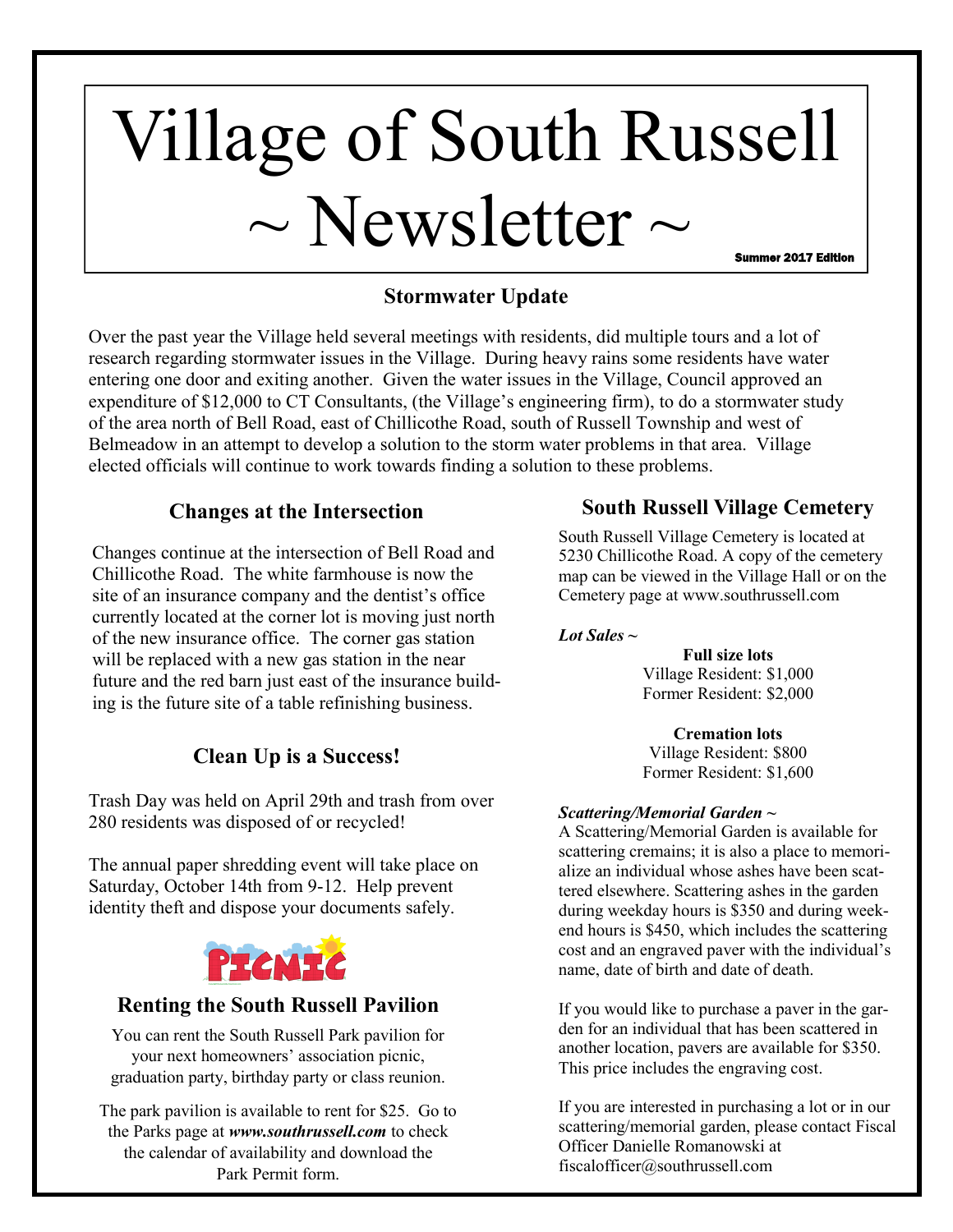

## **Cops & Kids Fishing Lake Louise Sunday, June 25th from 9:00 am to 1:00 pm**



The South Russell Police Department will be hosting the 5th annual Cops & Kids Fishing event at **Lake Louise** located at 33 Ridgecrest Drive in South Russell. This catch and release event is geared towards youths and their parent(s) or guardian for a day of fishing alongside local law enforcement officers. Bring your fishing pole and we'll provide the bait. Refreshments will be provided. Although we do not require pre-registration, we'd like to hear from you if you plan on attending. Email the Police Department at *police@southrussell.com* and let us know how many are in your party.

# **Road Work**

# 2017 Road Program

The following roads are included in the 2017 road program for repairs and reconstruction: Spring Drive, Forest Drive, Anglers Drive and Westover Drive.

Residents that will be directly affected will receive a letter with more details prior to commencement of the project.



The American Red Cross will be holding a blood drive at **Gurney Elementary School**  1155 Bell Road South Russell **Monday, June 26, 2017**  1—6 pm

**Village Council Meetings** Upcoming Village Council Meetings:

June  $19^{th}$  at 7:30 p.m. July  $10^{th}$  at 7:30 p.m. August  $14<sup>th</sup>$  at 7:30 p.m. September  $11^{th}$  &  $25^{th}$  at 7:30 p.m. October 9<sup>th</sup> & 23<sup>rd</sup> at 7:30 p.m. November  $6^{th}$  &  $27^{th}$  at 7:30 p.m. December  $11<sup>th</sup>$  at 7:30 p.m.

If you would like to be added to the meeting agenda, please contact fiscalofficer@southrussell.com or call 440-338-6700 x 221 no later than the Wednesday before the meeting.





#### **HELMET SMART PROGRAM**

The South Russell Police Department will give children a "*safety citation*" voucher for a free donut at Dunkin Donuts when the officer observes a child wearing his/her helmet while biking. The child will also be entered into a drawing for a free bicycle. The drawing will be held at the Police Department Open House on Saturday, September 9<sup>th</sup>.

# **Concert to be held in South Russell Park**



**Tuesday, June 27, 2017 7-9 p.m.** featuring  **Rock Radio Band** 

Bell Road Pavilion

Presented by: The Chagrin Valley Chamber of Commerce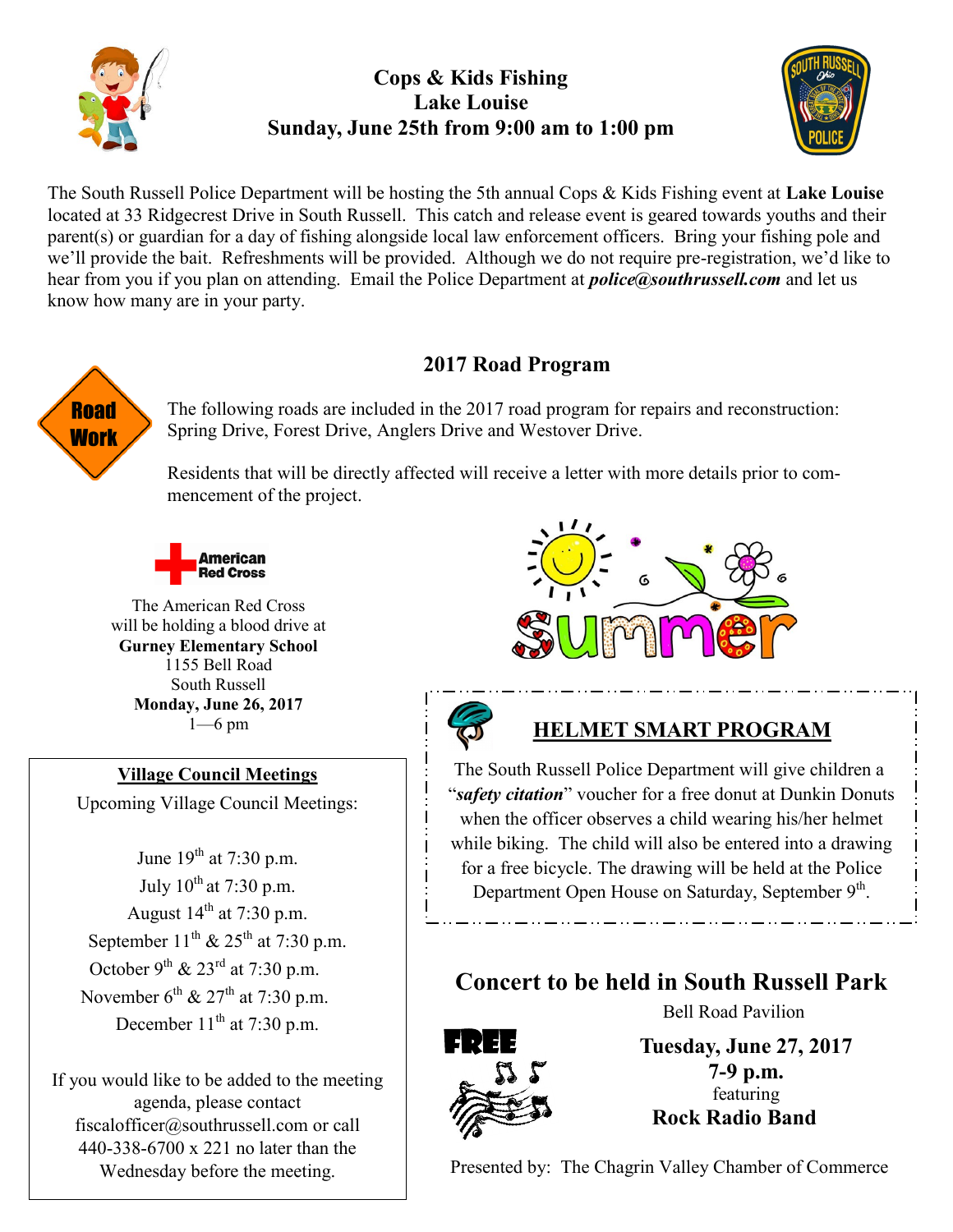# **The Following Dates Have Been Set, Mark Your Calendars….**

#### **Geauga Farmers Market - Saturdays until October 14th**

The Geauga Farmers Market takes place in the Village Hall parking lot on Saturdays from 9 a.m. to 12 noon until October 14th.

#### **Police Department Open House—September 9th**

Get a tour of the police department building, sit in a cruiser and check out other various emergency response vehicles.

#### **Fall Festival—September 24th from 1-5 p.m.**

The annual Fall Festival will be held Sunday, September 24th from 1-5 p.m. at the South Russell Village Park. Some of the entertainment that will be included in this free event are bouncy houses, pony rides, face painting and a bubble show! Food and drinks will also be served.



**Dogs Must be Leashed** 

Effective May 12, 2015, all animals visiting the South Russell Village Park are required to be on a leash. The leash must be no longer than 8 feet in length and the animal must be under control. In addition, animal owners are responsible for cleaning up the animal waste.

Those witnessing unleashed and/or uncontrolled dogs are asked to contact the Police Department at 440-338-7611.

# **Geauga Alerts!**

In the event of an emergency or severe weather condition, an alert may be sent to the phone number provided by voice, text and/or email.

This is a free service provided by Geauga County, however, normal message fees may apply. Geauga County cannot guarantee notifications will be received by the intended recipient.

To get signed up today—go to: *http://entry.inspironlogistics.com/geauga\_county\_oh/ wens.cfm*



The South Russell Police Department encourages you to take advantage of our "**Vacation Watch Program**"

in which Police Officers conduct security checks of your property while you're away. Simply contact the Police Department at 440-338-7611 or use the online form to request your residence be placed on the watch list. Officers will visually and physically check your doors and windows to ensure security, and inspect for damage, tampering, or signs of unusual activity. When you return, a log of the officer's checks and any activity noted can be emailed to you or picked up at the Police Department.



# **Fireworks and the Law**

As the Fourth of July holiday is fast approaching, we would like to remind all residents about the use of fireworks within the Village limits.

While fireworks are fun to watch, they do pose a hazard to not only the shooter, but also the spectators and the surrounding area. They can cause serious injury and even death to the shooter and/or spectators. If the area is dry, the hot ashes could ignite a brush fire. These same hot ashes can also set homes on fire as well.

Our current Ohio State Fire Code does not allow for any type of fireworks to be shot off within the State of Ohio with the exception of sparklers and snakes. All other types of fireworks require a permit from the State Fire Marshal's office as well as a licensed technician to set them off. In addition to the proper permit, there must be a fire official present and fire protection readily available.

The Village asks everyone to refrain from using any illegal fireworks for everyone's personal safety. Any firework complaints will be investigated by the Police Department which will lead to confiscation of all illegal fireworks in your possession and a citation could be served for the illegal activity.